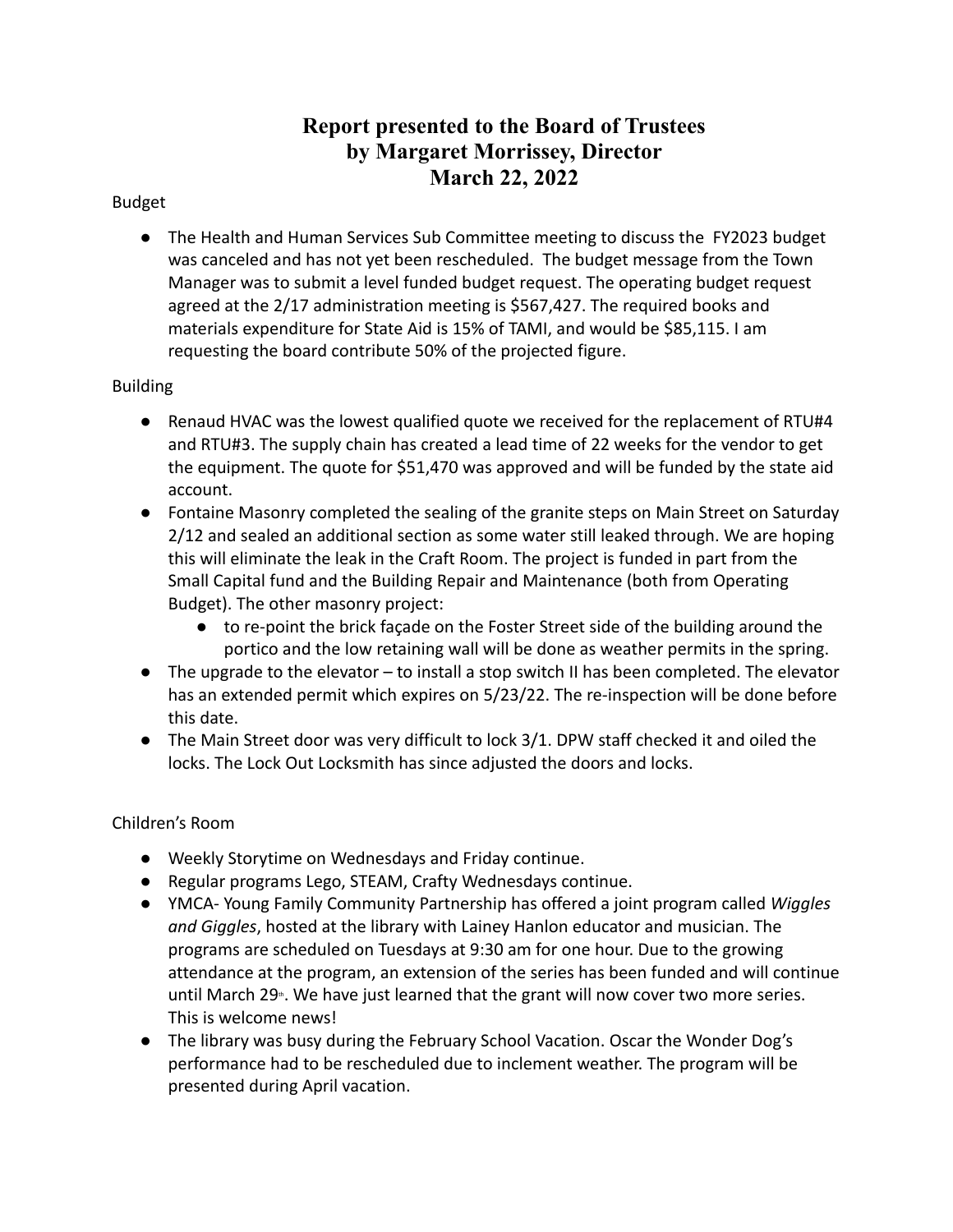- *●* WIC set up a display and outreach station in the Children's Room on Wednesday March 2, in support of *National Nutrition Month.*
- *● Read Across America* was celebrated on Saturday, March 5th in conjunction with Dr. Seuss' Birthday.
- The WCAC Daycare Program has started to attend the Friday Story Hour events, on March  $11<sup>th</sup>$  and plan to participate each week.
- Artist Audrey Helen Weber is working on a design based on her recent publication "On the Day the Horse Got Out" for the Children's Room. Proposal to commission Ms. Weber was approved by the donor (memorial funding \$1,000) who would like to remain anonymous and was ratified at the November 2021 meeting by the Board.

Collection Development

- Circulation staff in the adult department are continuing shelf checking and verification against the catalog – ongoing project.
- The Hoopla and Kanopy digital catalogs have become part of a national discussion of collection development as there were objectionable materials such as Holocaust denial and white supremacy contained in the collections in their catalogs.
- The Switch Game system is up and running on the big screen and we had some patrons using it. It is hoped to attract a teen audience with this addition to our services.

# COVID-19

- Staff continues to offer Curbside Delivery Service in addition to the building being open for in-person browsing.
- Mask mandate in effect since 9/22 has been lifted in all municipal buildings. Staff politely remind patrons to wear their masks and pass out masks to those who need them.
- Senior Tax Abatement program 65 hours to be worked and credit given on real estate tax, is resuming this month. The Community Services Director Pat Haddock has five personnel for the library. One is unable to start until the summer and is aware that they may not have enough time to complete the program. A prorated arrangement is available.

Friends of the Library

- Preparing for the book sale by sorting the books in storage.
- Children's books are being offer free of charge for a limited period of time from the carts on the lower hallway.

Gifts and Donations

● A donation offer of a stained glass window from the former Notre Dame School, Pine Street in memory of Paul Tremblay, has been received from Robert and Brenda Tremblay. The transom measures  $24''$  x  $84''$  x  $1\frac{1}{2}$ .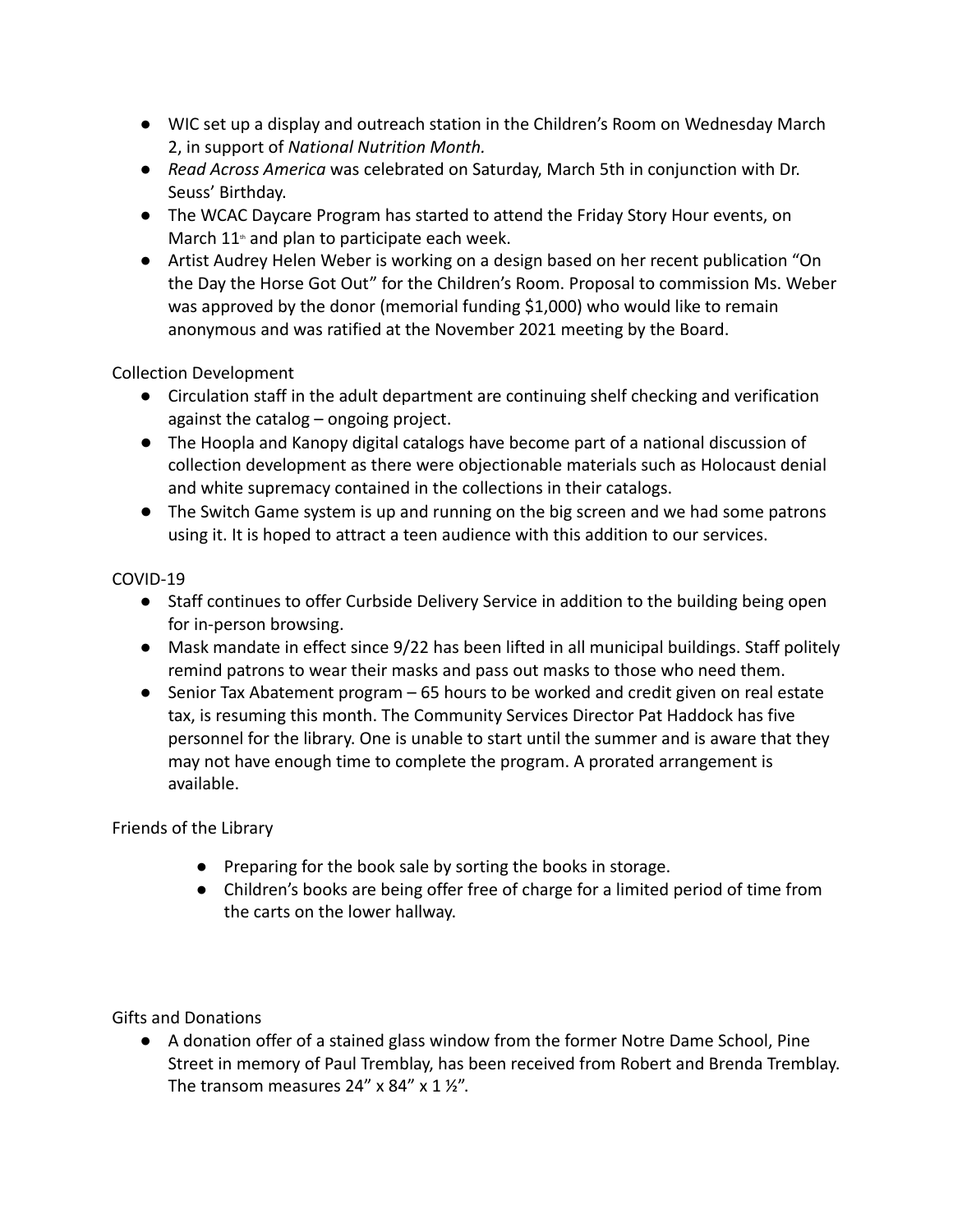● The MOMS Club of Charlton and Southbridge donated \$300 to the Children's programming.

#### **Outreach**

- Adult Services Librarian attended the Parent Teacher Conference at SMHS and set up a table with materials promoting library services 3/8.
- MassHire/Workforce Central is now open to the public again.
- The library has a collection box for donated dry and canned goods for The Bridge Fridge. One pick up has already taken place.

#### Programs

● The March exhibit is celebrating *Women's Handwork.*

#### Safety and Security

● One of the security cameras is not working. A technician is scheduled to conduct a site visit 3/21.

#### Service

● The number of visitors to the library has been increasing. Patrons are starting to return and new families are coming by. There is a steady flow of RMV clients who need to use the mobile printing facility to retrieve documents.

#### **Staff**

- The two vacant positions Technical Services/Circulation Assistant (37.5 hpw) and Circulation Assistant (30 hpw) have been advertised.
- Kate Beland has resigned from her position as Circulation Assistant to take up a position in the Department of Justice in DC.

#### Summer Reading

- The Massachusetts Library System has decided to move from the previous program to IRead. This year's theme is *Beyond the Beaten Path.*
- *● Summer Feeding Program* will resume at the end of June for 6 weeks.
- We are reaching out to area service providers to provide some educational programming during the food service time.

#### Tax Abatement

● Four of the five senior tax abatement personnel have begun at the library. The requirement is to complete 65 hours of service for a \$500 reduction to their property tax.